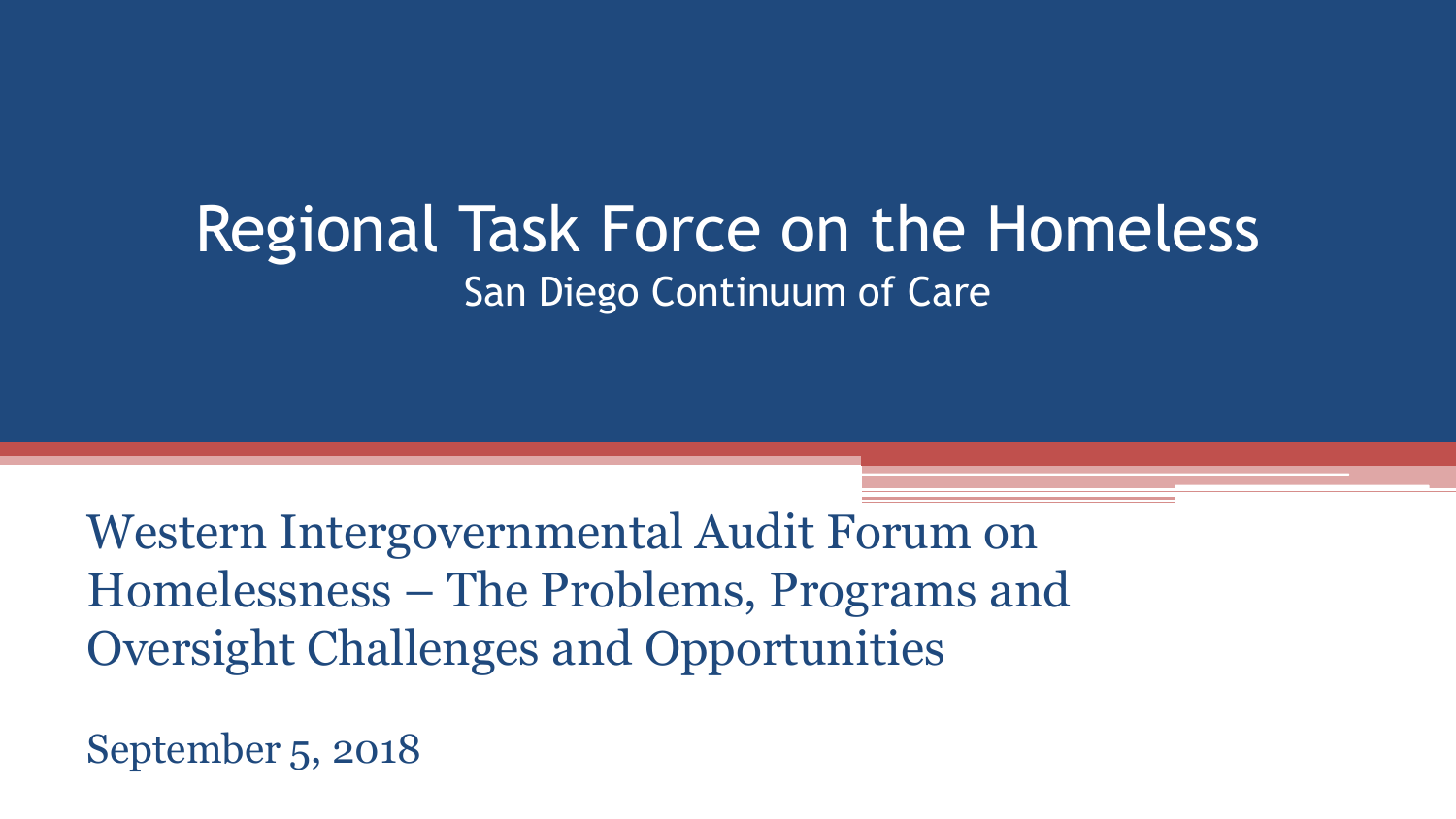## HUD Continuum of Care (CoC)

The CoC Program is designed to:

- Promote a community-wide commitment to the goal to end homelessness;
- Provide funding for efforts to quickly re‐house individuals and families who are homeless which minimizes the trauma and dislocation caused by homelessness;
- Promote access to and effective use of mainstream programs;
- Optimize self-sufficiency among homeless individuals and families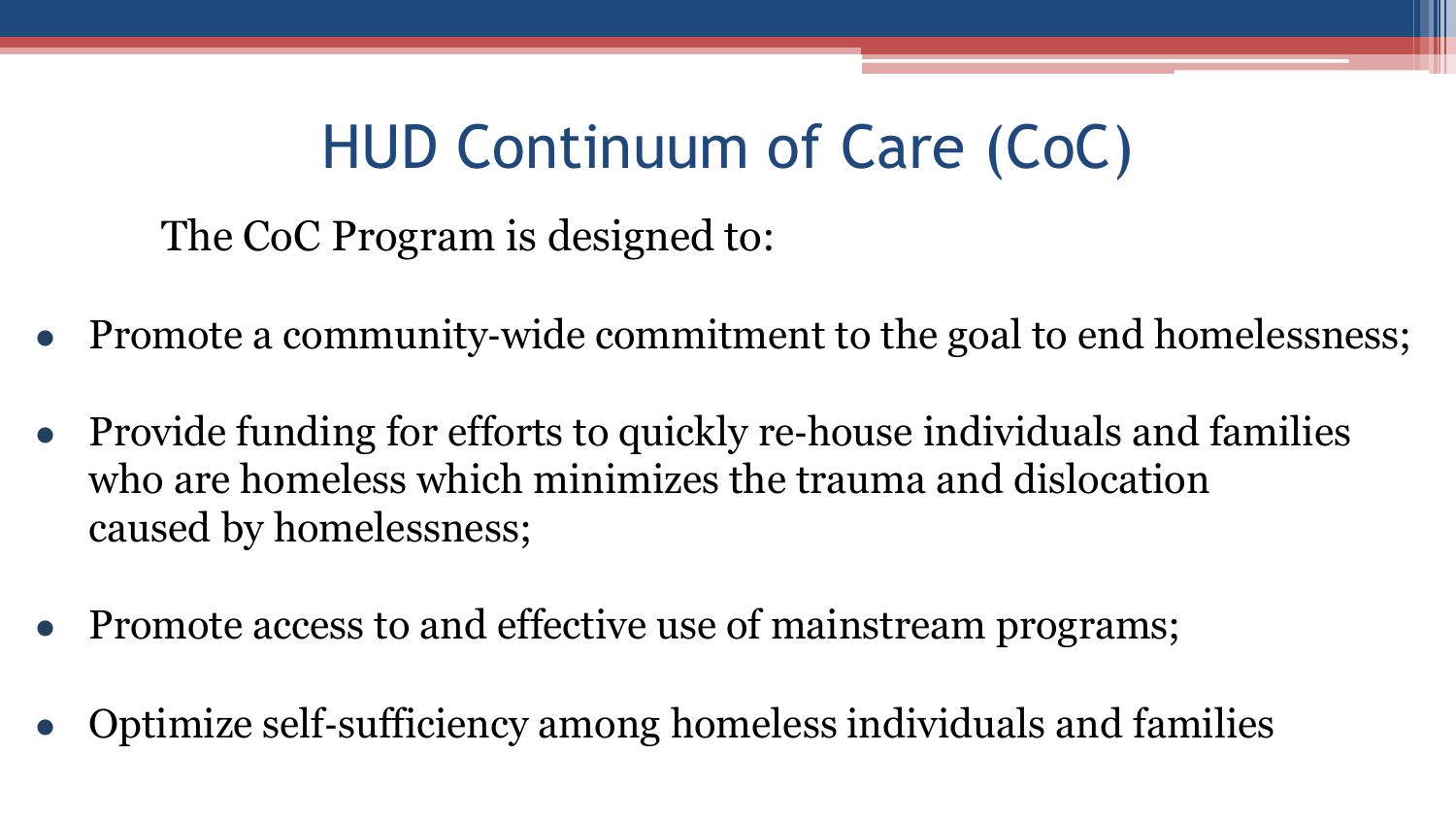# CoC have Planning Responsibilities:

- Coordinate the implementation of a housing and service system within its geographic area
- Conduct a Point-in-Time count of homeless persons, at least biennially
- Conduct an annual gaps analysis
- Provide information required to complete the Consolidated Plan(s)
- Consult with Emergency Solutions Grant (ESG) recipients regarding the allocation of ESG funds and the evaluation of the performance of ESG recipients and subrecipients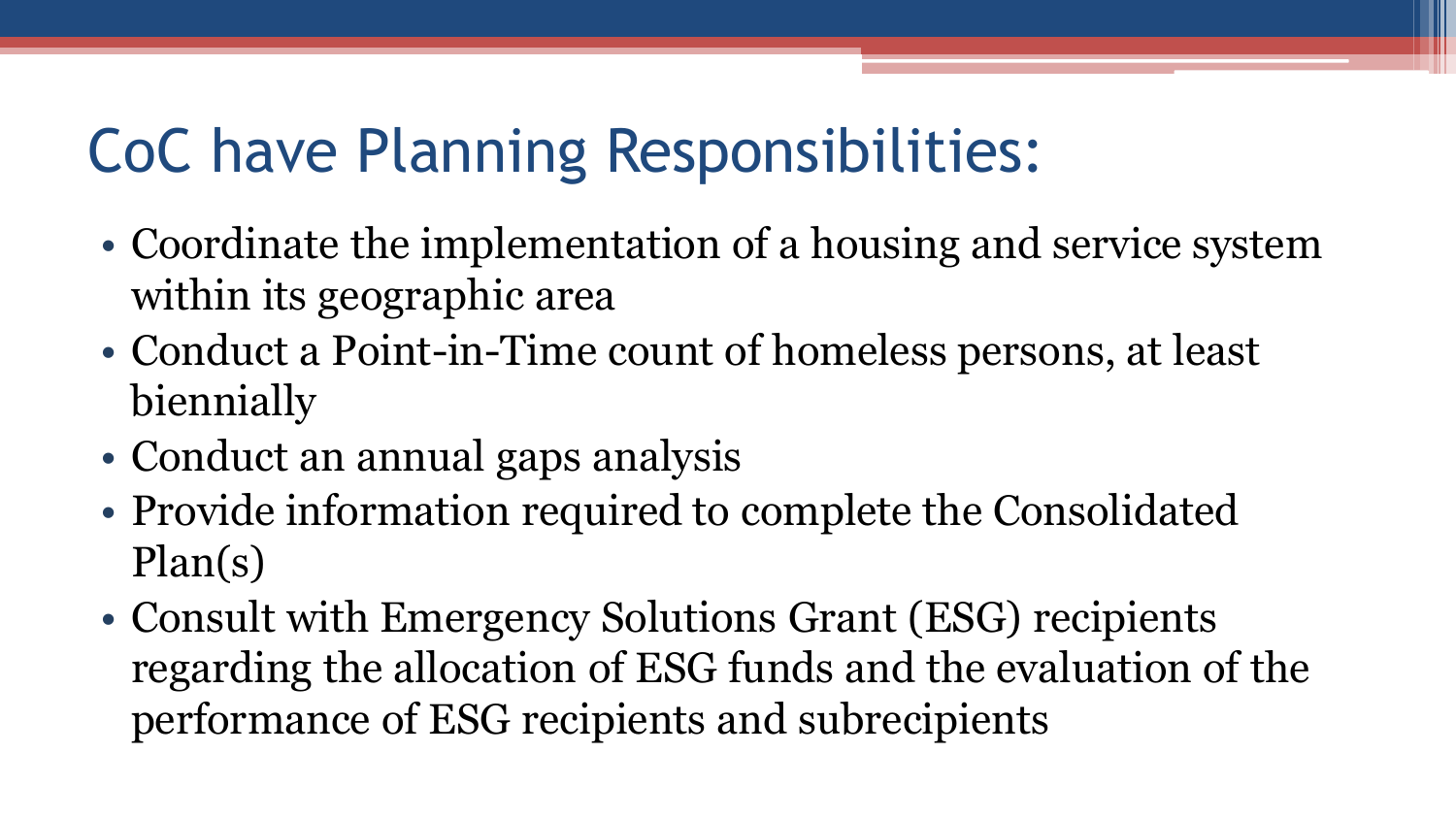## Coordinated Strategic Planning Involvement

- CoC collaborative application for regional homeless services funding
- Consolidated Plans HUD requirement
- City/County/Community plans that address homelessness
- Regional Planning across Federal, State, and all other funding sources:
	- Data informed, Addresses need and Identifies population served, Strengthen infrastructure, Outcomes are Housing Focused, Priority Driven
	- Identifies funding source eligible activities, performance indicators and measures and importantly that efforts show efficient and effective utilization and coordination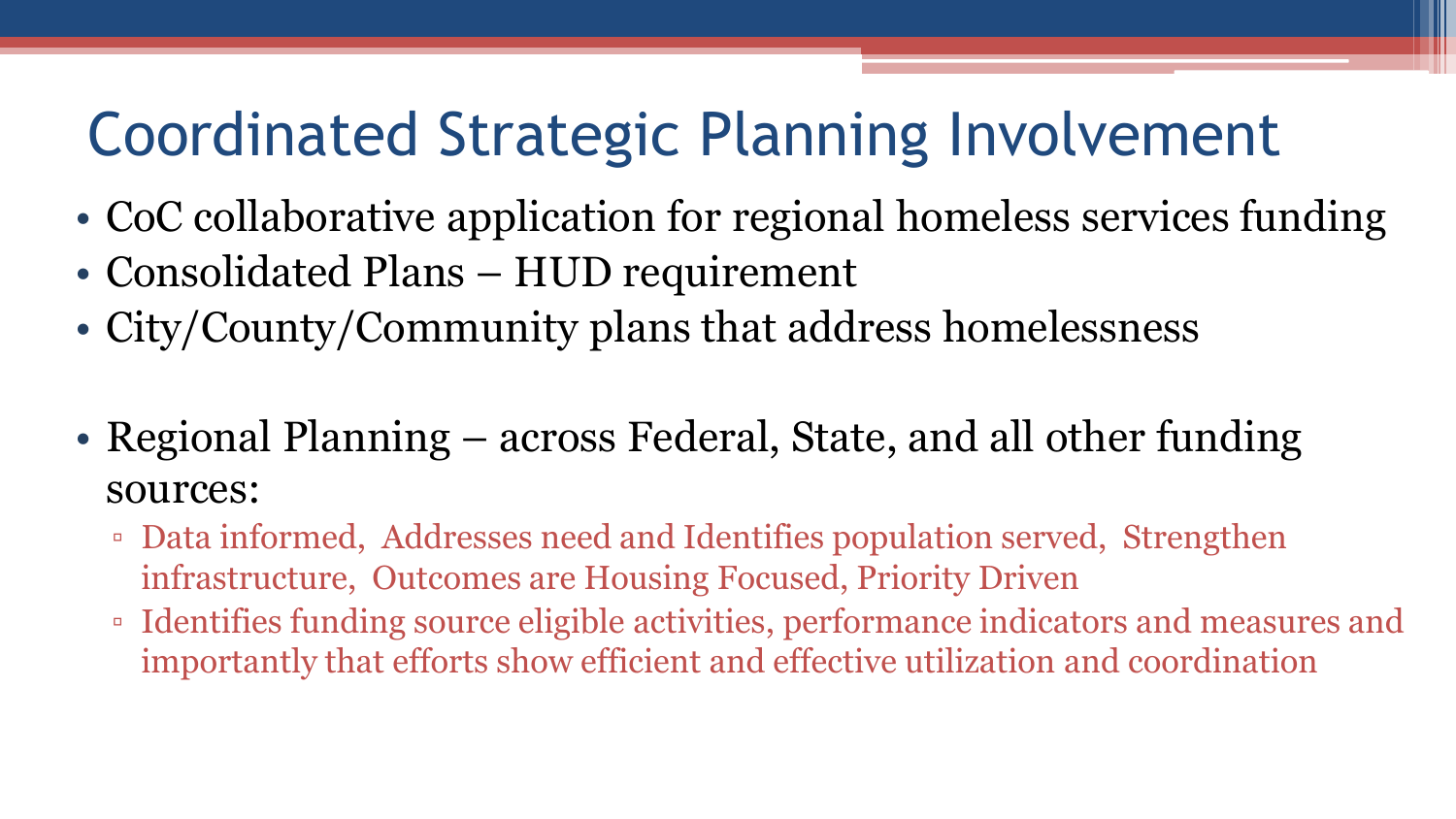## Area of coordination around Homelessness

- Human Services, Low Income Housing, Public Housing Authorities, Education (secondary and higher), Employment, General Assistance Programs, Non profit, Religious Organizations and Foundations
- Transportation, Public and Private Health, Public Safety, Law Enforcement, Sanitation, Emergency Services, Criminal Justice
- Sub-populations specific resources- Veterans, Youth, Seniors, LGBTQ, Domestic Violence, Families, Chronic homeless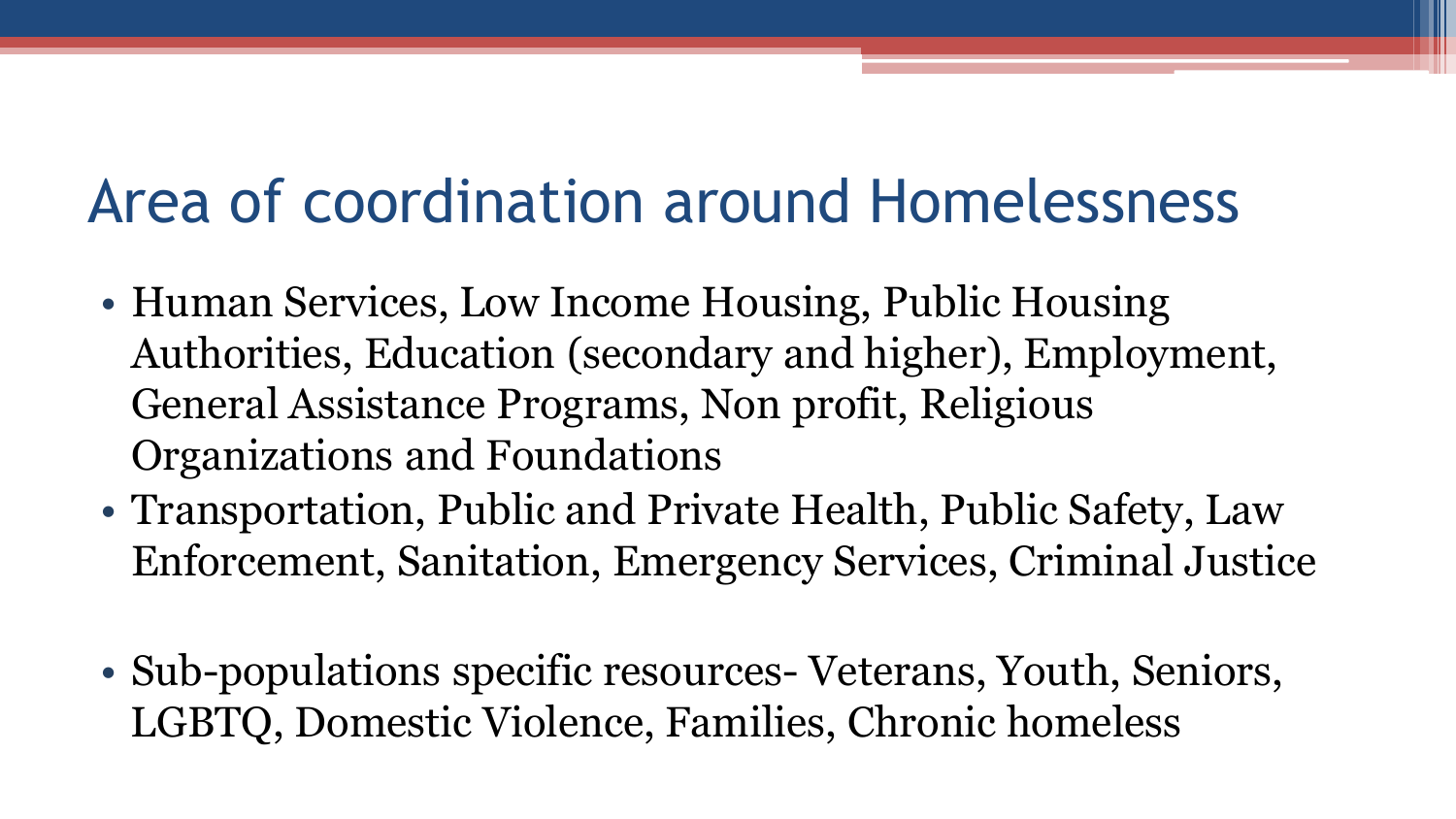## San Diego City/County CoC Point in Time count

#### **2018 WeAllCount Totals**

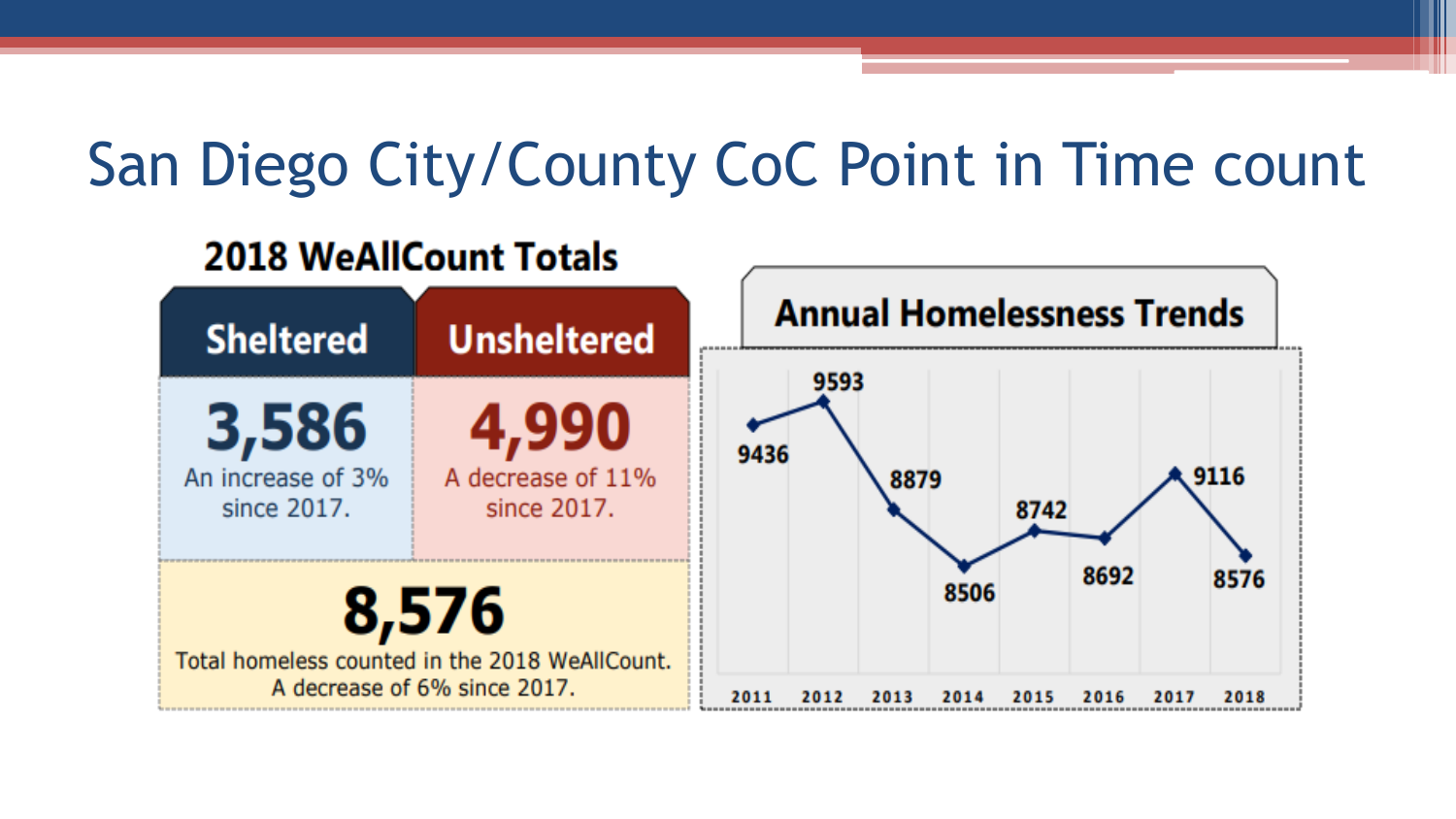# How we coordinate services focus on a sub-population/need

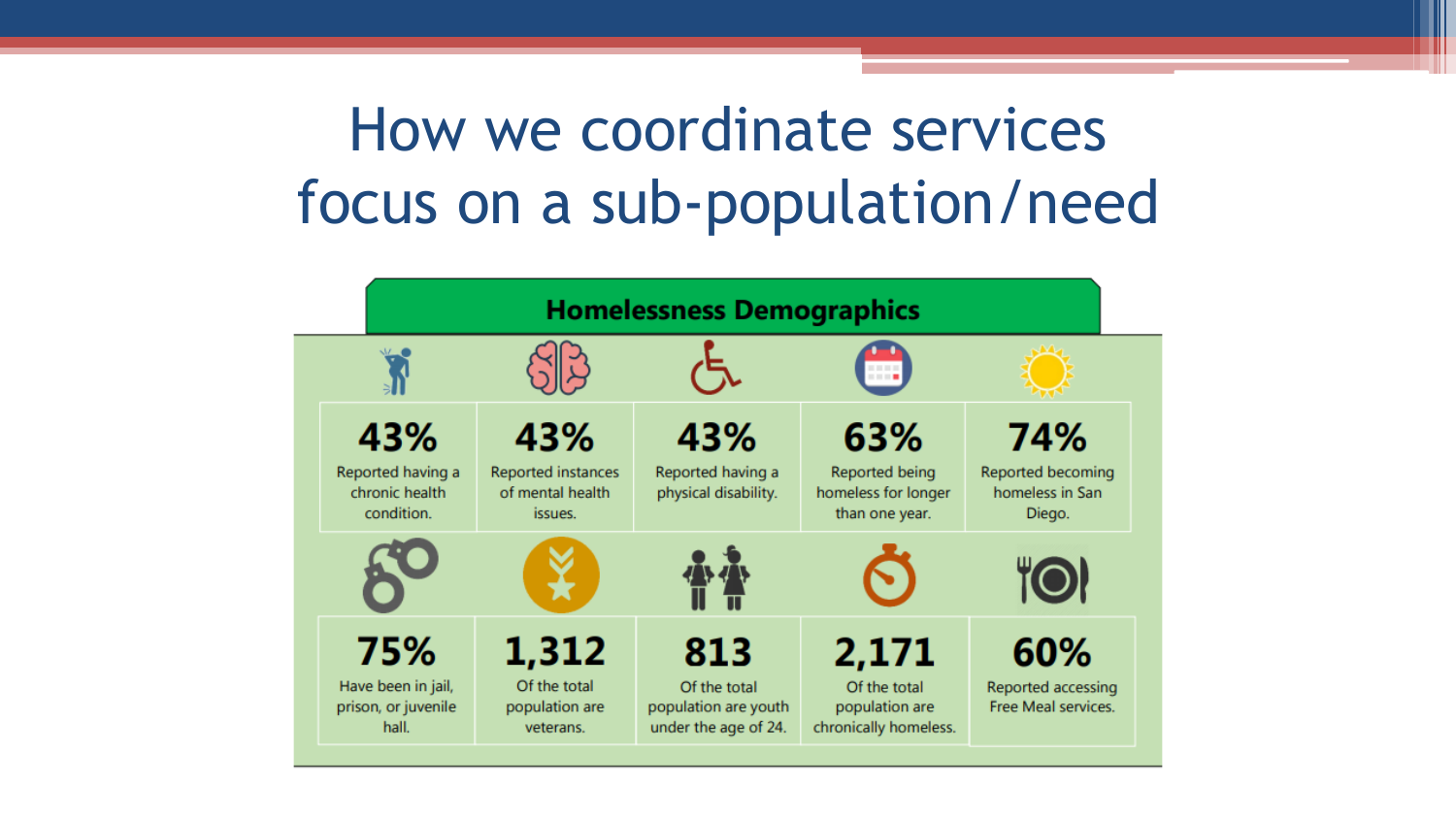### Accountability and Performance

- Use of National Best Practices Proven strategy to coordinate care
- Shared measure and metrics across funding sources
- Written standards for homeless services delivery, performance indicators and measures, program definitions
- Overall reduction in numbers experiencing homelessness and increase in retaining housing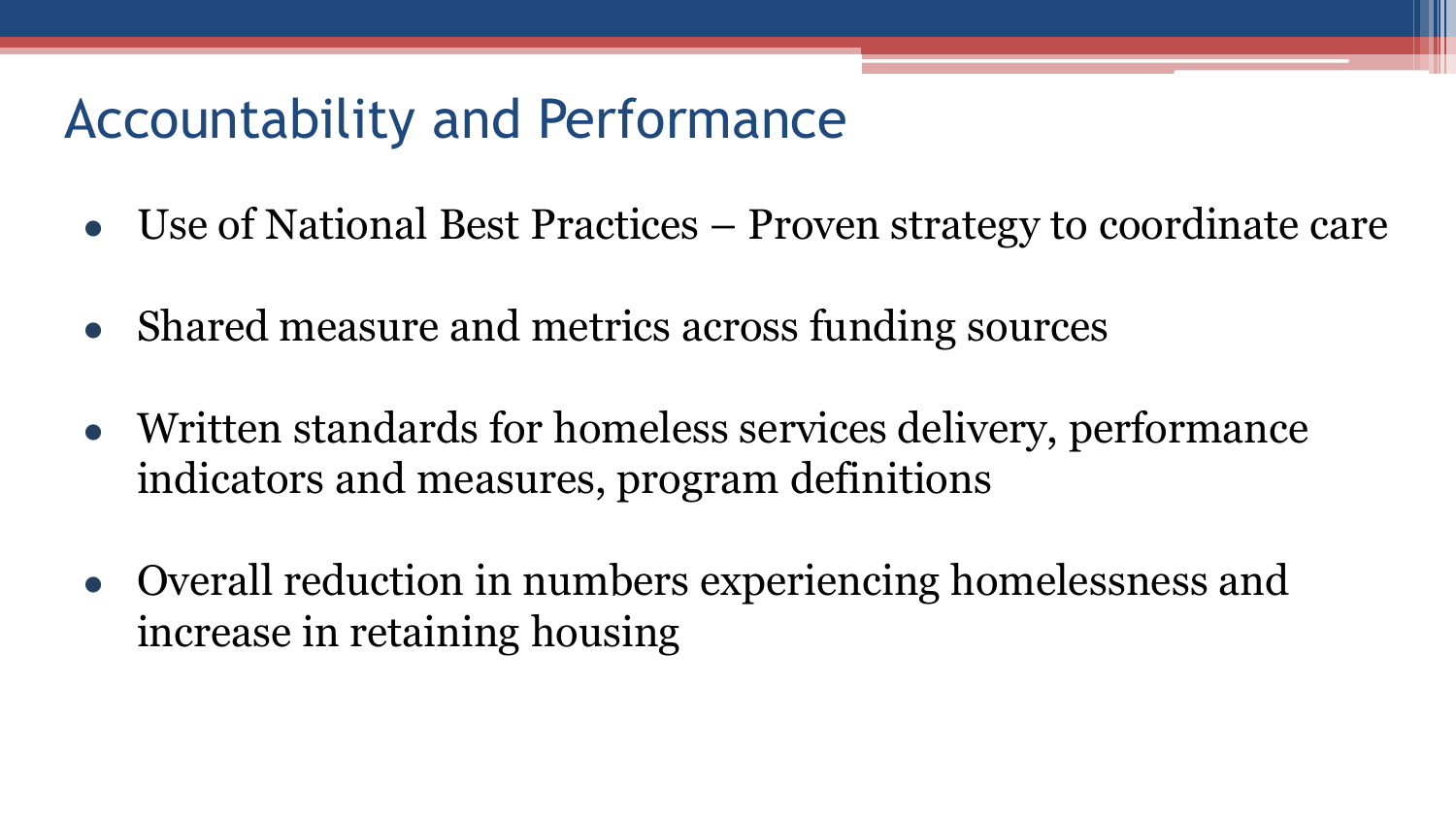### Oversight challenges- opportunities

- Multiple Definitions around homelessness and funding sources
- Matching funds which funds can be matched?
- Inputting data into multiple required systems
	- Privacy polices
	- Different data collected, different service titles
- Time and Activity with coordinated care services challenge of what services are eligible and billable to what funding source
- Using data to determine unduplicated numbers served, indicators effected, measures achieved, how service delivered impact outcomes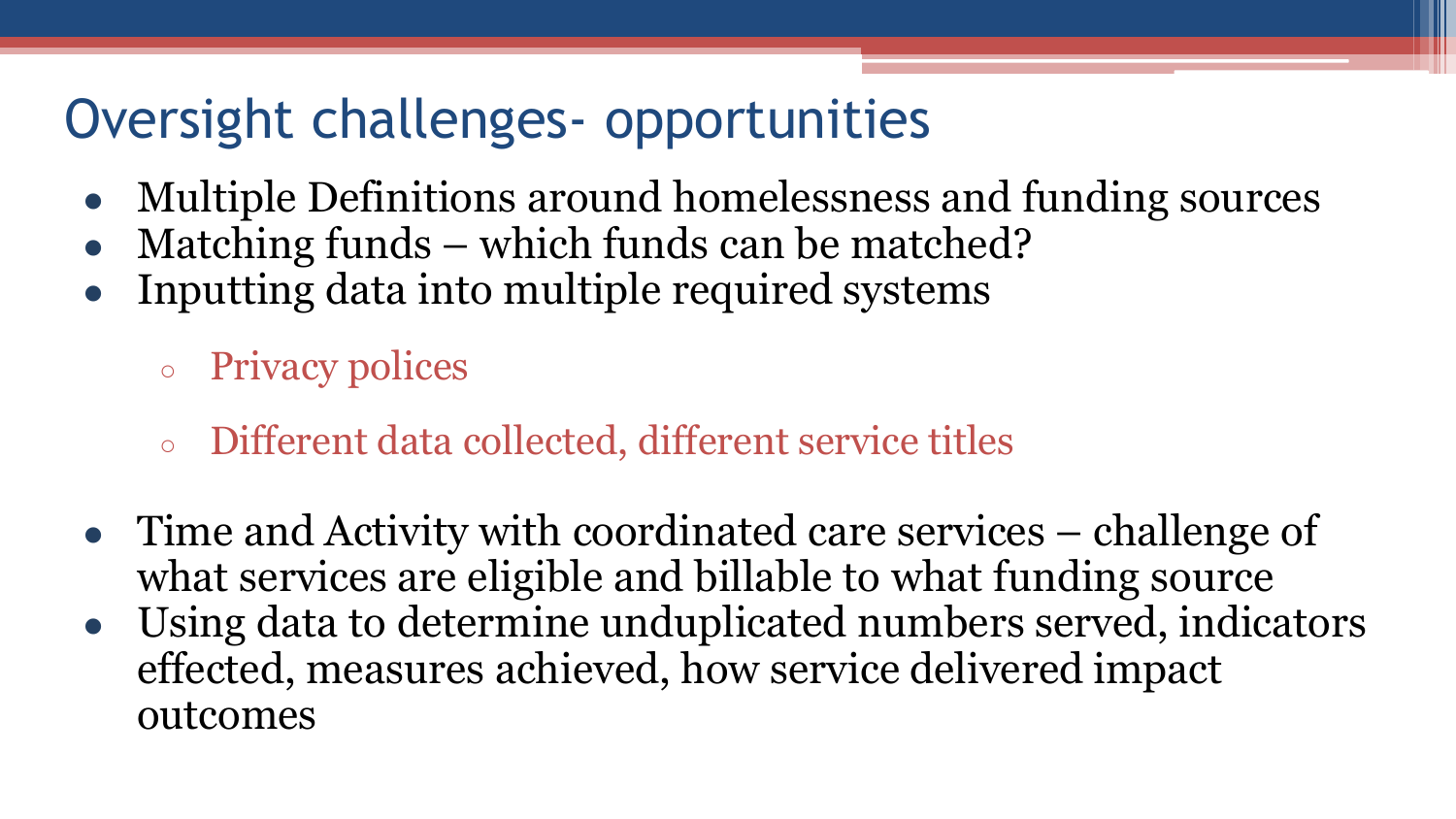### What future funding coordination looks like:

- HYDP HUD grant 7.94 M San Diego CoC 2yrs
- Requires involvement of:
	- Homeless Youth services Providers, Public Health, Child Welfare, Public Assistance, Homeless School Liaison, Foster Care, Juvenile Justice, Higher Education, Employment, Domestic Violence Providers, General Assistance, etc.
- A big part of the grant is youth involvement. More funding sources are requiring client voice and choice in the process and have it documented.